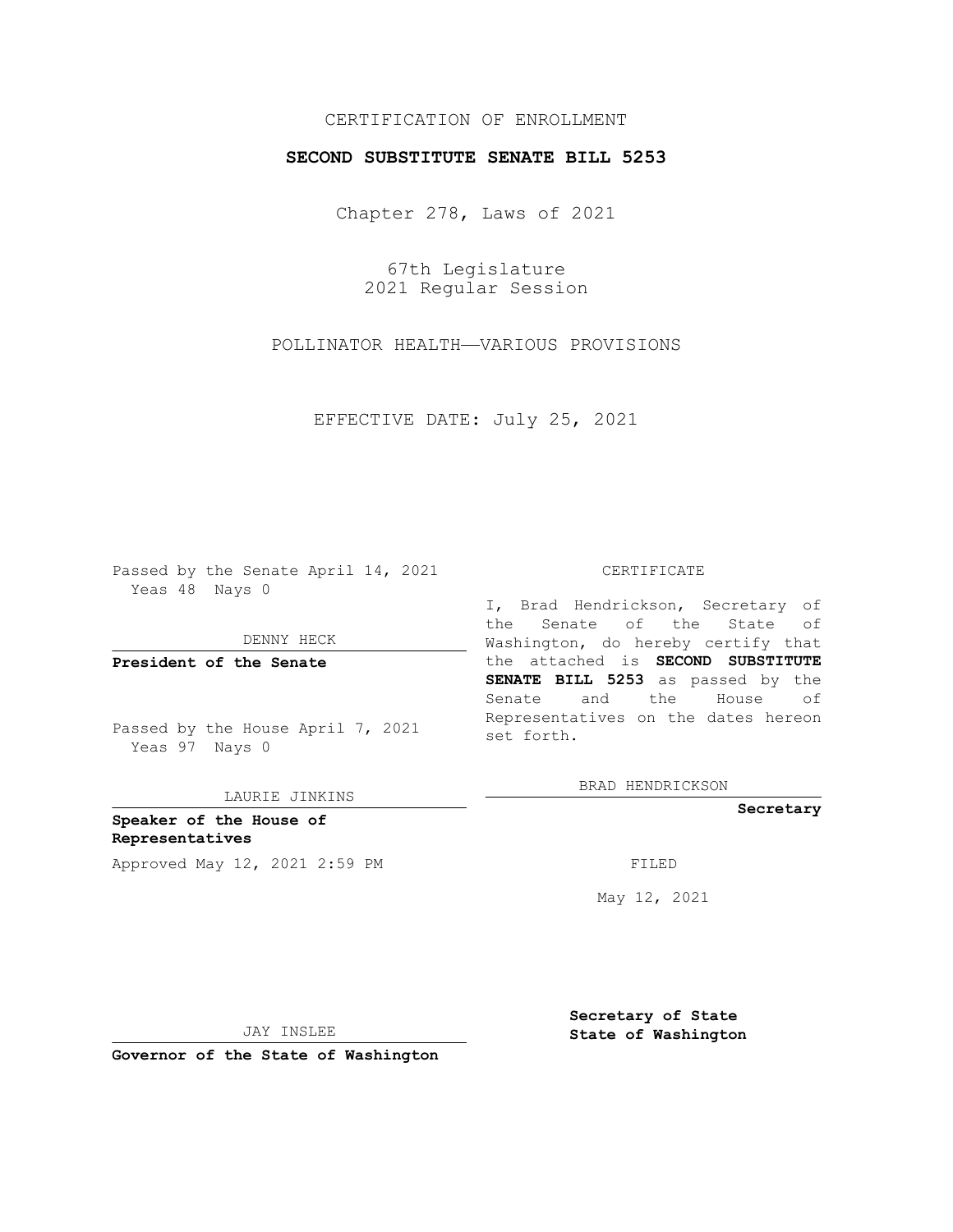### **SECOND SUBSTITUTE SENATE BILL 5253**

AS AMENDED BY THE HOUSE

Passed Legislature - 2021 Regular Session

# **State of Washington 67th Legislature 2021 Regular Session**

**By** Senate Ways & Means (originally sponsored by Senators Liias, Warnick, Das, Dhingra, Hasegawa, Hunt, Lovelett, Rolfes, Saldaña, Van De Wege, and Wagoner)

READ FIRST TIME 02/22/21.

 AN ACT Relating to implementing the recommendations of the pollinator health task force; amending RCW 43.23.300, 17.24.081, 77.12.058, and 89.08.620; adding a new section to chapter 43.23 RCW; adding a new section to chapter 17.21 RCW; adding a new section to chapter 28B.30 RCW; adding a new section to chapter 39.04 RCW; adding a new section to chapter 89.08 RCW; creating a new section; and 7 providing an expiration date.

BE IT ENACTED BY THE LEGISLATURE OF THE STATE OF WASHINGTON:

 NEW SECTION. **Sec. 1.** (1) The purpose of this act is to implement the recommendations of the pollinator health task force created by section 3, chapter 353, Laws of 2019, entitled "Recommendations of the Pollinator Health Task Force - for Pollinator Health in Washington" (November 2020).

 (2) The task force provided recommendations to help prioritize and enact policy changes for pollinators in Washington. The recommendations are organized under five broad categories: (a) Habitat; (b) pesticides; (c) education; (d) managed pollinators; and 18 (e) research.

 (3) The task force met for the first time the same week that the Asian giant hornet was first discovered in Washington and the week after the Houdini fly was also reported for the first time in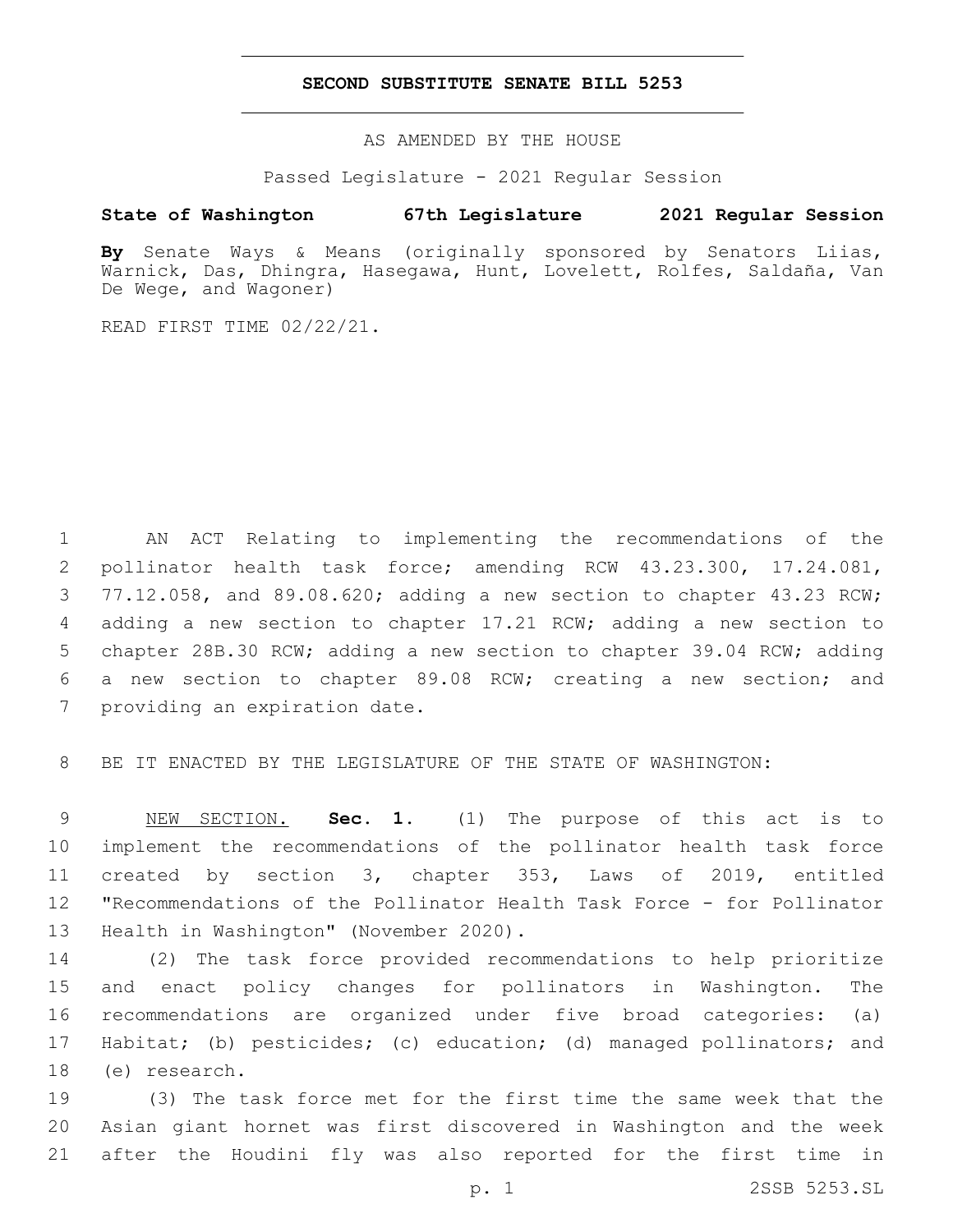Washington. Asian giant hornets primarily hunt honey bees and destroy entire honey bee hives. The Houdini fly threatens native mason bee populations as well as managed mason bees. Washington is home to over 400 different species of native bees, 65 species of butterflies, as well as moths, wasps, beetles, flies, and hummingbirds. The loss of pollinators, managed and unmanaged, can lead to decreased yields of many fruits, nuts, and vegetables. Washington is currently the top producer in the United States of apples, sweet cherries, alfalfa, blueberries, and pears. In Washington state, honey bees and other 10 pollinators are responsible for the production of tree fruits, small 11 fruits, and other crops.

 (4) The legislature intends by this act to implement various recommendations from the pollinator health task force to protect and expand the habitat upon which pollinators depend, by providing technical and financial assistance to public and private landowners, and by coordinating with state agencies and local governments in promoting practices to ensure sustainable, healthy populations of 18 managed and native pollinators.

19 NEW SECTION. **Sec. 2.** A new section is added to chapter 43.23 20 RCW to read as follows:

 (1) The department shall create and chair a pollinator health task force. The department shall appoint the members of the task force, which must include, but is not limited to, representatives of the following interests, organizations, and state agencies:

- (a) The conservation commission;25
- 26 (b) The department of natural resources;
- 27 (c) The department of fish and wildlife;
- 28 (d) The state parks and recreation commission;
- 29 (e) The Washington state department of transportation;
- 30 (f) The state noxious weed control board;
- 31 (g) The tree fruit industry;
- 32 (h) The seed industry;
- 33 (i) The berry industry;
- 34 (j) Other agricultural industries dependent upon pollinators;
- 35 (k) Washington State University;
- 36 (1) Pesticide distributors and applicators;
- 37 (m) Conservation organizations;
- 38 (n) Organizations representing beekeepers or apiarists;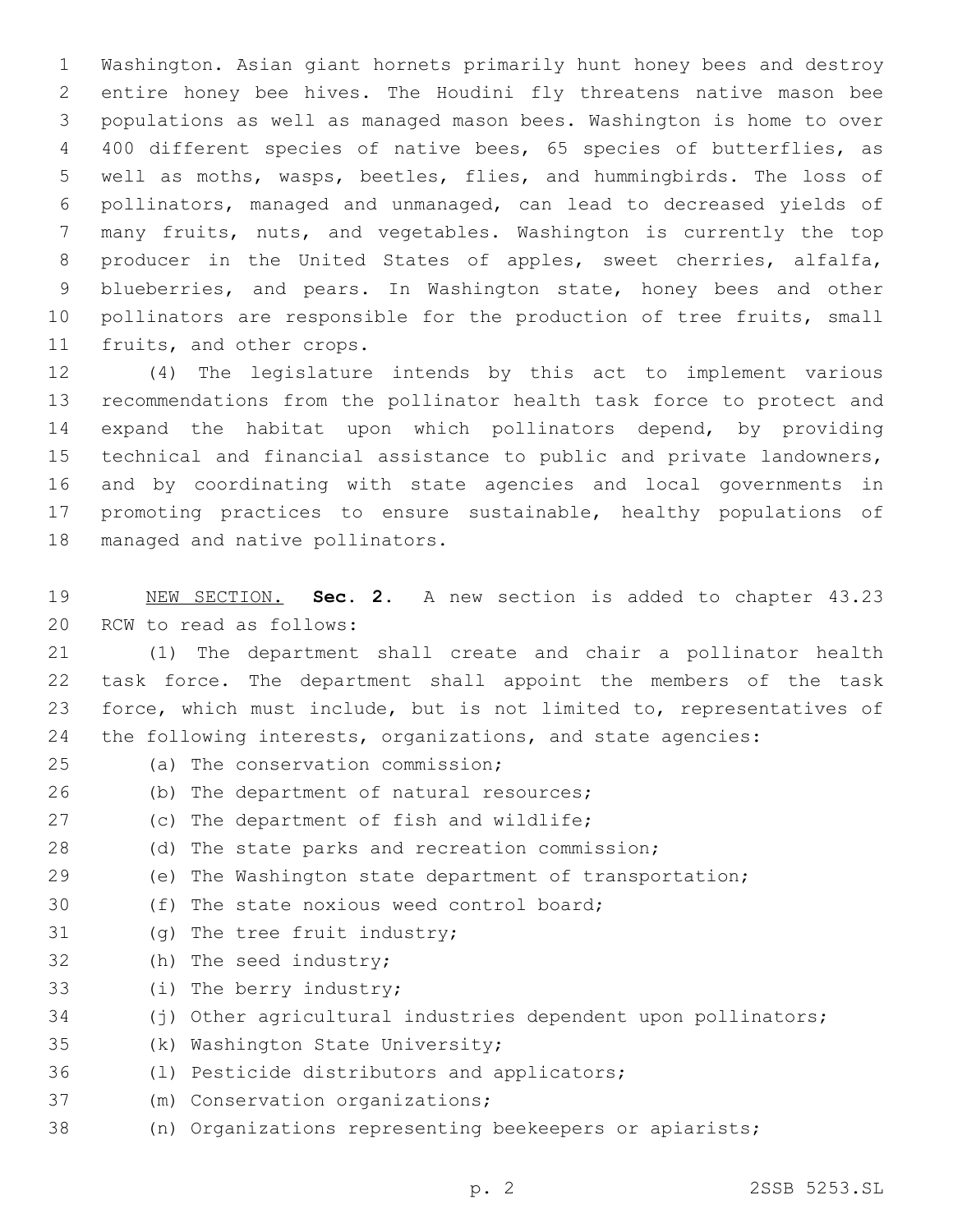(o) A member of the public from west of the crest of the Cascade 2 mountains; and

 (p) A member of the public from east of the crest of the Cascade mountains.4

 (2) One or more representatives of Washington tribes must also be invited to participate on the task force.6

 (3) One youth representative from an organization that encourages students to engage in agricultural education must also be invited to 9 participate on the task force when available.

 (4) The task force shall build upon existing pollinator research and pollinator habitat plans at the national and state level including, but not limited to, the state-managed pollinator plan, to assist with the development of an implementation plan to implement 14 the state pollinator health strategy.

 (5) The task force shall assist, as practicable, with implementation of the recommendations of the task force submitted to 17 the legislature in November 2020.

 (6) The department shall provide the implementation plan to the appropriate committees of the senate and house of representatives by December 31, 2021, in compliance with RCW 43.01.036. The implementation plan must include the task force's evaluation and development of protocols that would increase communications between beekeepers, farmers and growers, and pesticide applicators including, but not limited to, education and outreach to beekeepers, farmers and 25 growers, and pesticide applicators.

 (7) The department shall provide information related to implementation of the state pollinator health strategy and a recommendation of whether to extend the task force beyond January 1, 2024, to the appropriate committees of the senate and house of representatives by December 1, 2022, in compliance with RCW 31 43.01.036.

32 (8) This section expires January 1, 2024.

 **Sec. 3.** RCW 43.23.300 and 2019 c 353 s 2 are each amended to 34 read as follows:

 (1) The department shall establish a program to promote and protect pollinator habitat and the health and sustainability of pollinator species. As funds are made available, the program must provide technical and financial assistance to state agencies, local governments, and private landowners to implement practices that

p. 3 2SSB 5253.SL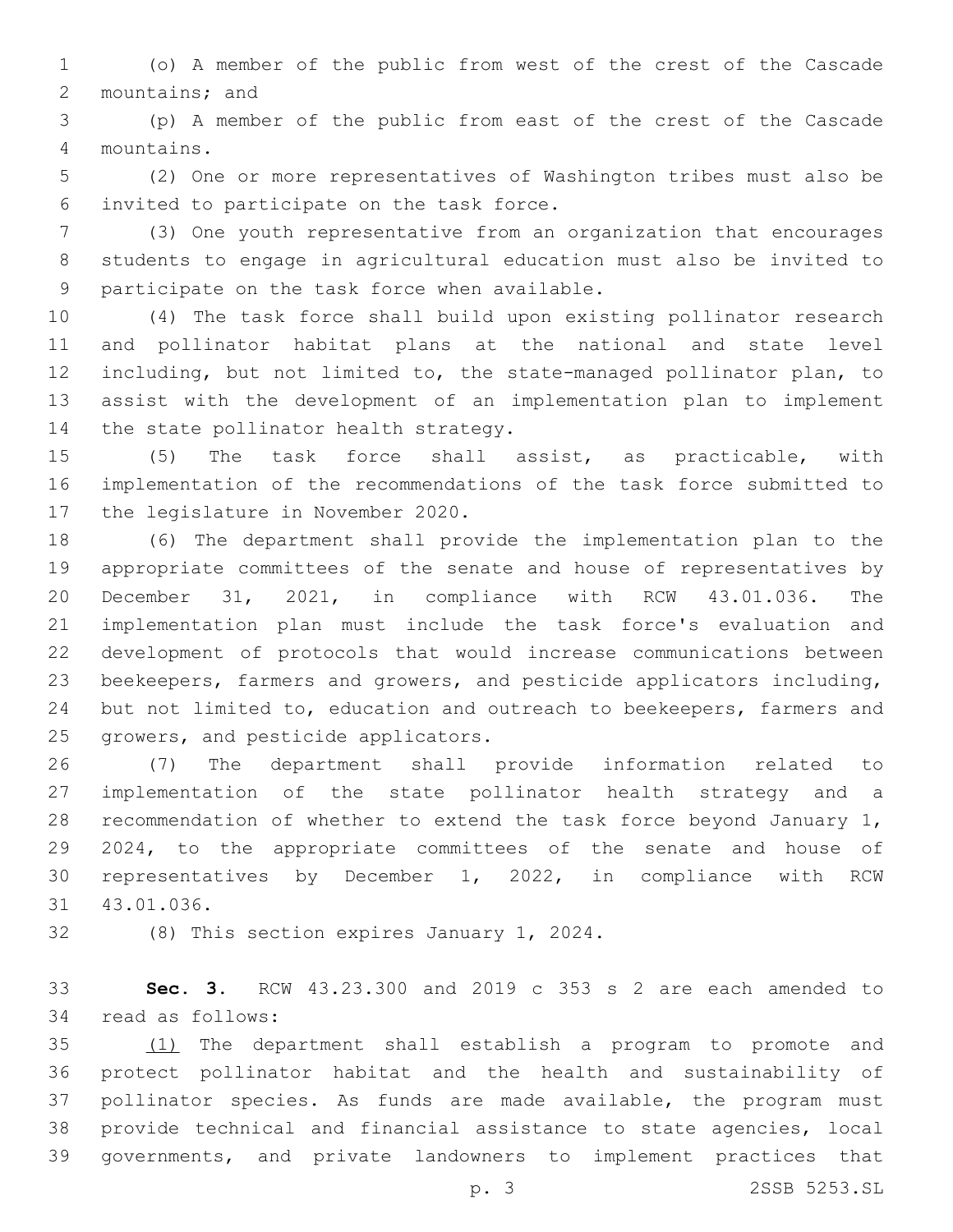promote habitat for ((managed)) all pollinators, including native 2 species, as well as beekeeper and grower best management practices. The program must be administered in coordination with the apiary program established in chapter 15.60 RCW, the honey bee commission authorized in chapter 15.62 RCW, and programs administered by the conservation commission and conservation districts.

 (2) Subject to the availability of funds appropriated for this specific purpose, and in consultation with the department of fish and wildlife, the department must:

 (a) Review, in consultation with Washington State University, education needs related to pollinator education and develop a plan that outlines the goals related to pollinator education and the 13 necessary partners, personnel, and other resources;

 (b) Evaluate and complete an analysis of critical impacts and needed best management practices for managed and wild pollinators. The department shall lead this effort in partnership with Washington 17 State University, and in collaboration with the department of fish and wildlife and the state conservation commission. The effort must 19 utilize the framework established in the state's managed pollinator protection plan as a guide for formal recommendations and education 21 opportunities. The analysis must address food insecurities, habitat loss, virus and disease, pests, and pesticides, which may play a role 23 in pollinator health decline. The department shall make the resources produced pursuant to this subsection available to the public on the 25 department's website, as well as through Washington State University 26 and the state's conservation districts;

 (c) Document, in consultation with Washington State University, 28 the bee species within the state and map their distributions as practicable;

 (d) Provide economic and environmental impacts of weed listing and categorization on pollinator health to county noxious weed control boards in consultation with the state noxious weed control board and annually submit a report to the noxious weed control board describing pollinator health issues;

 (e) Provide materials, where practicable and in consultation with Washington State University, about certification programs that support pollinator health, biodiversity, and low-impact pesticide 38 application to the public;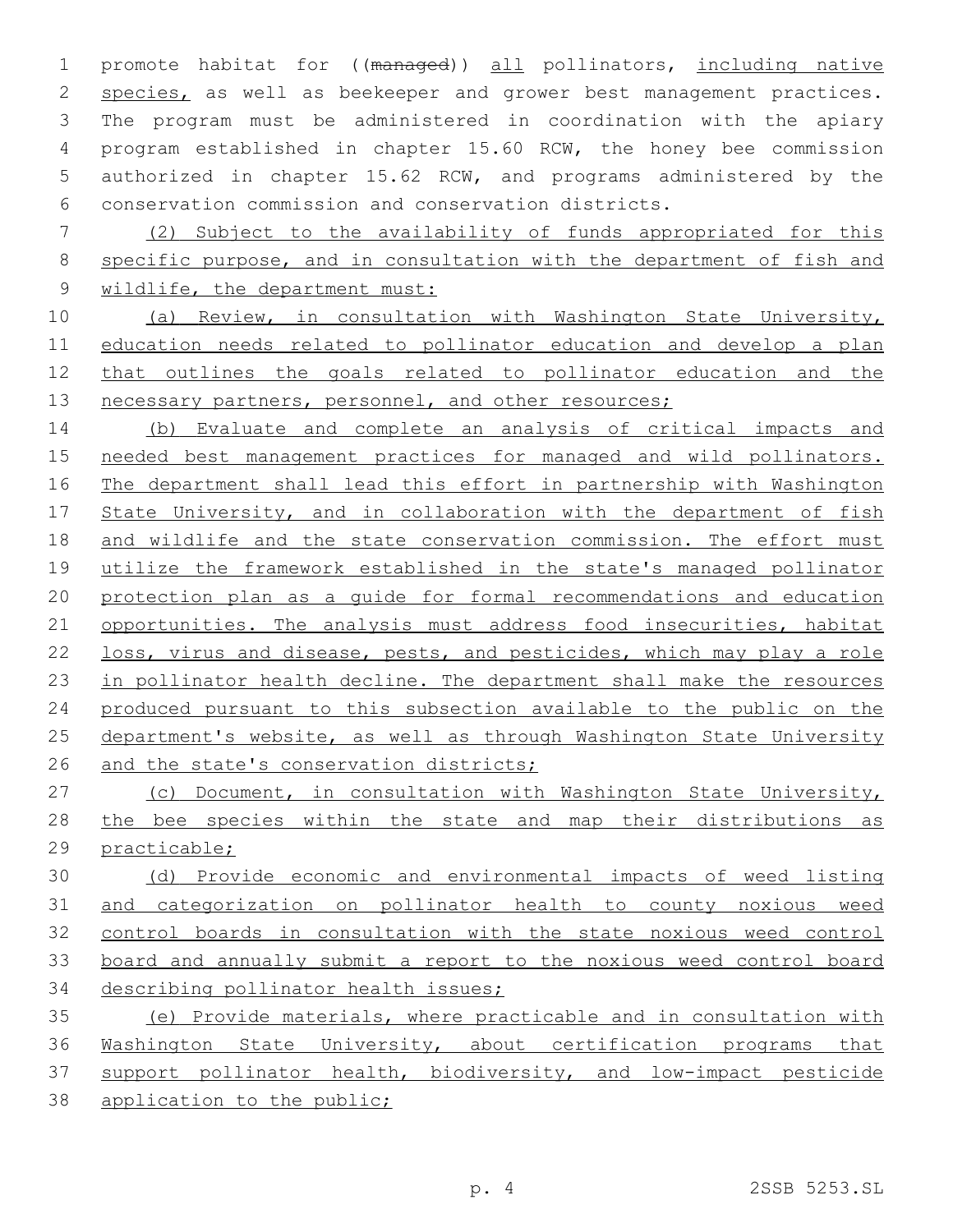(f) Educate the public through plant nurseries about the necessity for blooming nectar plants to be available to wild and 3 managed pollinators throughout their respective active seasons; (g) Survey registered beekeepers to determine whether the current apiary program should be expanded to include apiary inspections or registration of apiary yards; (h) Continue and maintain partnership with federal agencies and neighboring states to promote and enhance the implementation of the national strategy to promote the health of honey bees and improve pollinator health; 11 (i) Increase the availability of pollinator-related resources on 12 the department's website, as practicable, and other state agencies' 13 websites as appropriate; 14 (j) Review quidelines on state-managed lands to protect native pollinators and improve transparency for state-managed land areas which may permit managed honey bees so that impacts to wild 17 pollinators from honey bees may be minimized; and (k) In consultation with the department of revenue, review the 19 open space taxation act and provide recommendations to the legislature, in compliance with RCW 43.01.036, on options to include pollinator habitat in the current open space property tax

classification.

 NEW SECTION. **Sec. 4.** A new section is added to chapter 17.21 24 RCW to read as follows:

 (1) The department shall continue to evaluate and update, as necessary, pesticide regulatory and education programs focused on 27 measures to protect pollinator health. This work by the department, when appropriate, must be coordinated with Washington State University pesticide education programs to limit duplication and 30 ensure consistent information sharing.

 (2) Subject to the availability of amounts appropriated for this specific purpose, and in consultation with the department of fish and wildlife with regard to considerations for native pollinator species, 34 the department must:

 (a) Evaluate and adapt pesticide training and drift reduction technical assistance programs to include up-to-date protection 37 measures for pollinators;

 (b) Support Washington State University's pesticide education programs continued incorporation of pollinator protection measures

p. 5 2SSB 5253.SL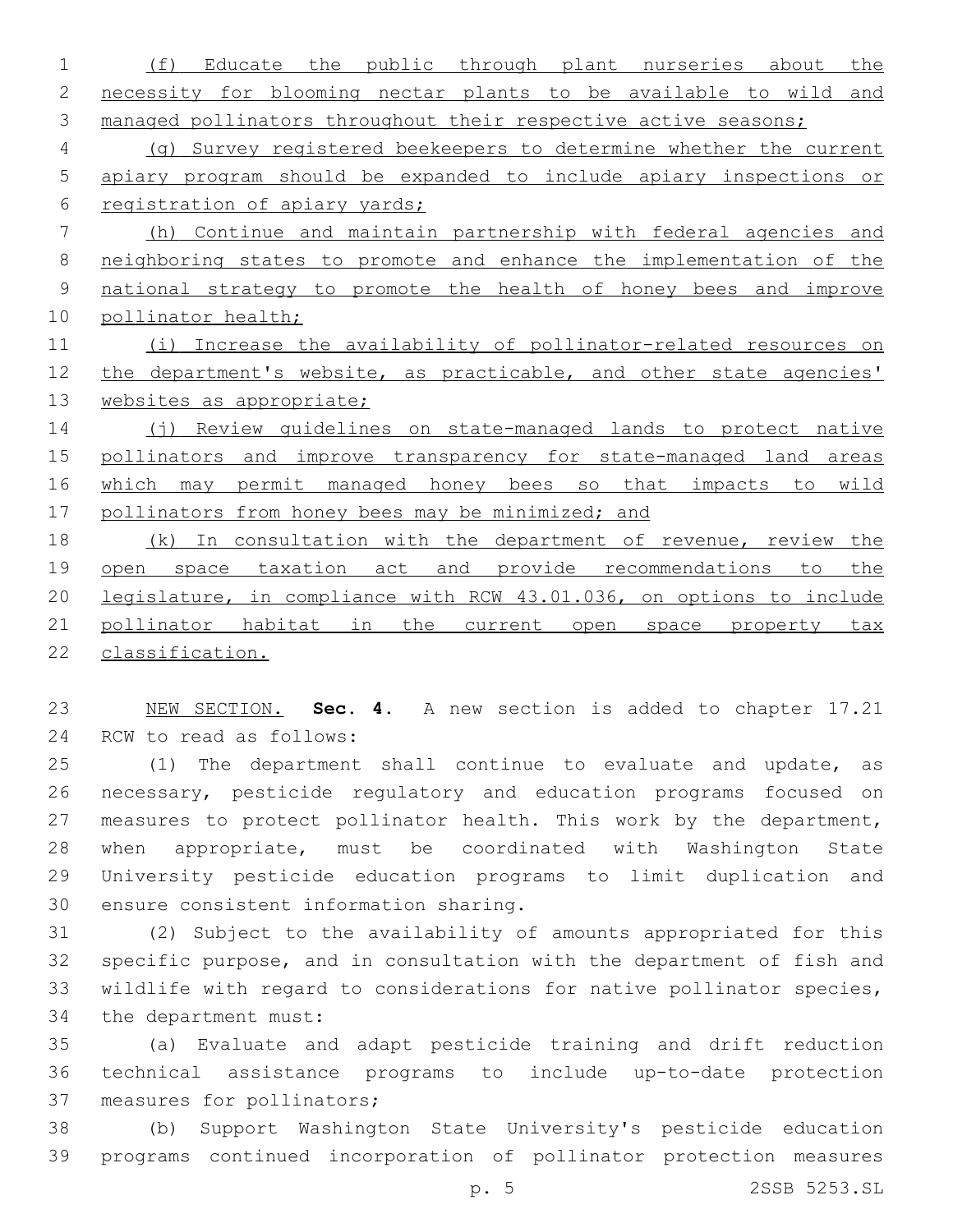during their training and certification classes, and coordinate on presented research, new protection measures, technological advancements, and any other significant science-based information;

 (c) Coordinate with pollinator health staff in the department and at Washington State University to conduct investigations and share annual findings from pesticide-related investigations with the 7 pollinator health task force;

 (d) Evaluate and, if necessary, update the pesticide civil penalty matrix related to pollinator death or damage due to the misuse of pesticides and ensure pollinator health protections are 11 included;

 (e) When possible, the department must provide credits for pesticide courses focused on pollinator protection measures.

 (3) By December 31, 2021, the department shall provide a report to the appropriate committees of the senate and house of representatives, in compliance with RCW 43.01.036, that includes recommendations for measures to mitigate the risks of harm to bees and other pollinators from the use of neonicotinoid pesticides and treated seeds. The department shall evaluate and incorporate the reviews scheduled for completion by the United States environmental protection agency during 2021, including recommended mitigation measures from that agency. The department shall also review neonicotinoid pesticide use restrictions and labeling requirements adopted in other states and include in the report any recommendations for adoption of similar requirements in this state.

 **Sec. 5.** RCW 17.24.081 and 1991 c 257 s 12 are each amended to 27 read as follows:

28 It shall be unlawful for a person to:

 (1) Sell, offer for sale, or distribute a noxious weed or a plant or plant product or regulated article infested or infected with a plant pest declared by rule to be a threat to the state's forest, agricultural, horticultural, floricultural, or beekeeping industries 33 or environment;

 (2) Knowingly receive a noxious weed, or a plant, plant product, bees, bee hive or appliances, or regulated article sold, given away, carried, shipped, or delivered for carriage or shipment within this state, in violation of the provisions of this chapter or the rules 38 adopted under this chapter;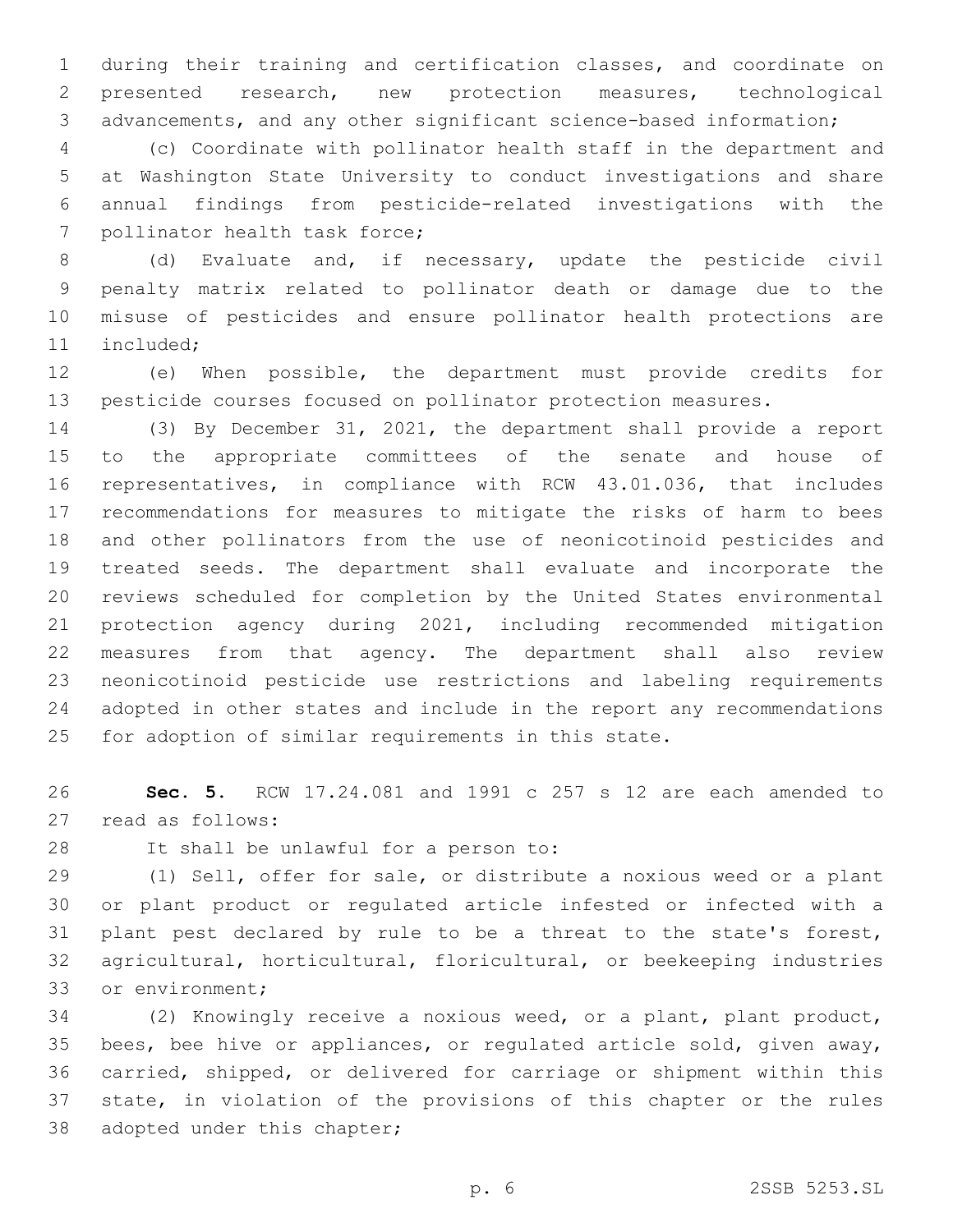(3) Fail to immediately notify the department and isolate and hold the noxious weed, bees, bee hives or appliances, plants or plant products, or other thing unopened or unused subject to inspection or other disposition as may be provided by the department, where the item has been received without knowledge of the violation and the receiver has become subsequently aware of the potential problem;

 (4) Knowingly conceal or willfully withhold available information regarding an infected or infested plant, plant product, regulated 9 article, or noxious weed;

 (5) Introduce or move into this state, or to move or dispose of in this state, a plant, plant product, or other item included in a quarantine, except under rules as may be prescribed by the department, after a quarantine order has been adopted under this chapter against a place, nursery, orchard, vineyard, apiary, other 15 agricultural establishment, county of this state, another state, 16 territory, or a foreign country as to a plant pest, bee pest, or noxious weed or genetically engineered plant or plant pest organism, 18 until such quarantine is removed;

 (6) Introduce or move nonnative managed bumble bees into this 20 state to be used in open-field agricultural use.

 NEW SECTION. **Sec. 6.** A new section is added to chapter 28B.30 22 RCW to read as follows:

 The Washington State University extension program must develop a pollinator extension education and outreach program and develop a statewide, science-based, pollinator education plan to educate beekeepers, agricultural producers, land managers, licensed pesticide 27 applicators, other professionals, and the public. The plan should emphasize pollinator best management practices for both native and 29 managed species.

 NEW SECTION. **Sec. 7.** A new section is added to chapter 39.04 31 RCW to read as follows:

 If a public works project includes landscaping, at least 25 percent of the planted area must be pollinator habitat to the extent practicable. For purposes of this section, "pollinator habitat" means an area of land that is or may be developed as habitat beneficial for the feeding, nesting, and reproduction of all pollinators, including honey bees. The department of agriculture, in consultation with the conservation commission and the department of fish and wildlife, must

p. 7 2SSB 5253.SL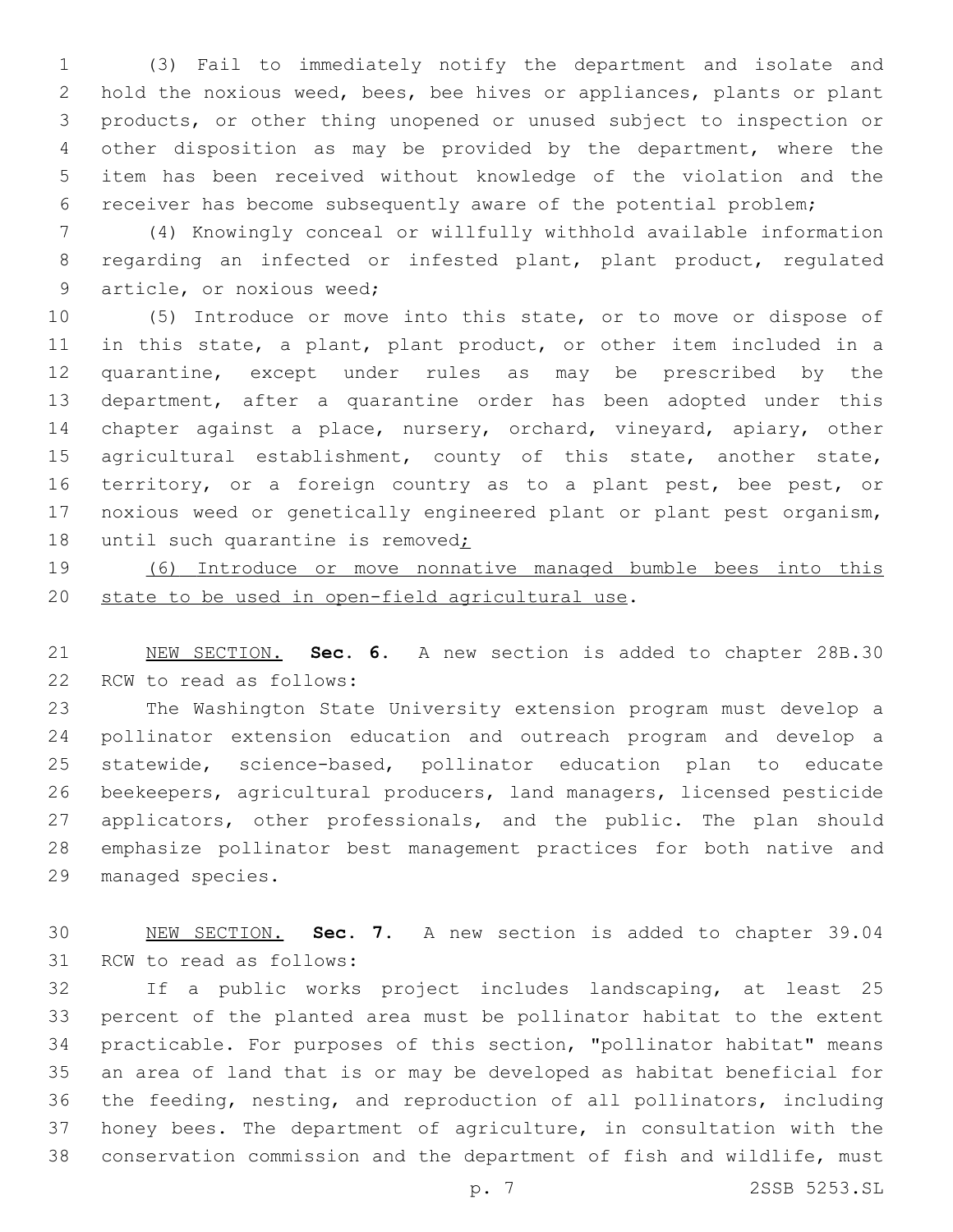develop a list of native forage plants that are pollen-rich or nectar-rich and beneficial for all pollinators, including honey bees.

 **Sec. 8.** RCW 77.12.058 and 2019 c 353 s 8 are each amended to 4 read as follows:

 (1) The department must implement practices necessary to maintain pollinator habitat on department-owned and managed agricultural and 7 grazing lands where practicable. ((For the purposes of this section, "pollinator habitat" means an area of land that is or may be 9 developed as habitat beneficial for the feeding, nesting, and 10 reproduction of all pollinators, including honey bees, as determined 11 by the department.))

 (2) The department must evaluate various restoration techniques 13 with the goal of improving habitat for native pollinators. The department must update its riparian habitat recommendations to encourage development of pollinator habitat where practicable when making habitat improvements or for riparian restoration.

 (3) For the purposes of this section, "pollinator habitat" means an area of land that is or may be developed as habitat beneficial for the feeding, nesting, and reproduction of all pollinators, including 20 honey bees, as determined by the department.

 **Sec. 9.** RCW 89.08.620 and 2020 c 351 s 4 are each amended to 22 read as follows:

 (1) When prioritizing grant recipients, the commission, in consultation with the department of agriculture, Washington State 25 University, the department of fish and wildlife, and the United States department of agriculture natural resources conservation service, shall seek to maximize the benefits of the grant program by 28 leveraging other state, nonstate, public, and private sources of money. The primary metrics used to rank grant applications must be 30 made public by the commission.

 (2) The grant program must prioritize or weight projects based on consideration of the individual project's ability to:

 (a) Increase the quantity of organic carbon in topsoil through practices including, but not limited to, cover cropping, no-till and minimum tillage conservation practices, crop rotations, manure application, biochar application, compost application, and changes in 37 grazing management;

(b) Increase the quantity of organic carbon in aquatic soils;

p. 8 2SSB 5253.SL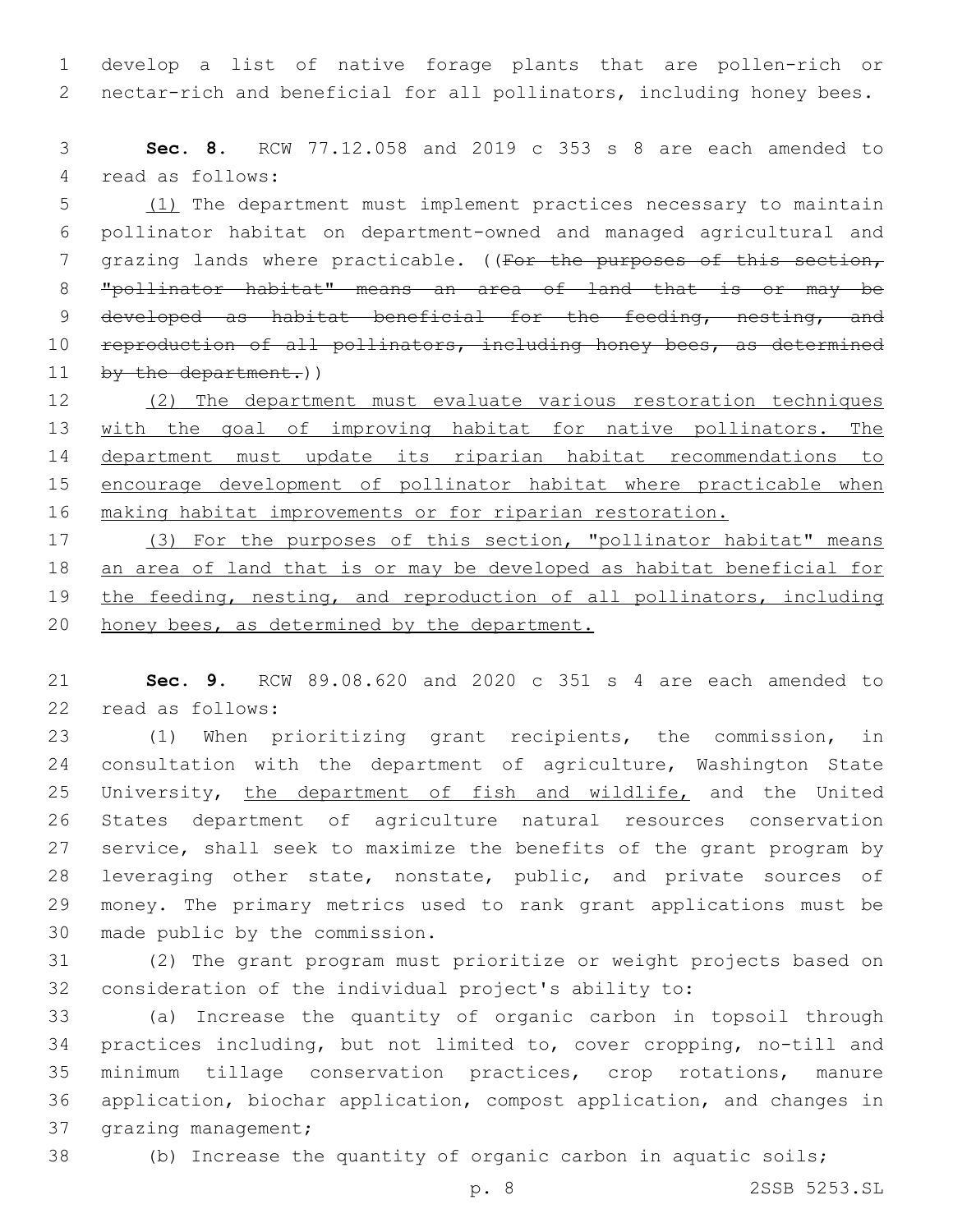(c) Intentionally integrate trees, shrubs, seaweed, or other 2 vegetation into management of agricultural and aquacultural lands, with preference for native vegetation where practicable and appropriate;4

 (d) Reduce or avoid carbon dioxide equivalent emissions in or 6 from soils;

 (e) Reduce nitrous oxide and methane emissions through changes to 8 livestock or soil management; and

(f) Increase usage of precision agricultural practices.

 (3) The commission shall develop and approve a prioritization metric to guide the distribution of funds appropriated by the legislature for this purpose, with the goal of producing cost-effective carbon dioxide equivalent impact benefits.

 (4) Applicants that create riparian buffers along waterways, or otherwise benefit fish habitat, must receive an enhanced prioritization compared to other grant applications that perform similarly under the prioritization metrics developed by the 18 commission.

 (5)(a) Applicants that create or maintain pollinator habitat must 20 receive an enhanced prioritization compared to other grant applications that perform similarly under the prioritization metrics developed by the commission.

 (b) For the purposes of this subsection, "pollinator habitat" means an area of land that is or may be developed as habitat 25 beneficial for the feeding, nesting, and reproduction of all pollinators, including honey bees, as determined by the department of agriculture.

 (6) The commission shall downgrade a specific grant proposal within its prioritization metric if the proposal is expected to cause significant environmental damage to fish and wildlife habitat.

 NEW SECTION. **Sec. 10.** A new section is added to chapter 89.08 32 RCW to read as follows:

 (1) Subject to the availability of amounts appropriated for this specific purpose, the commission is authorized to develop an ongoing small grants program to provide funding to the conservation districts to educate residents and community groups in urban, suburban, and rural nonfarm areas about the value of habitat for both managed and native pollinators, and to provide the necessary technical and 39 financial assistance and materials to create it.